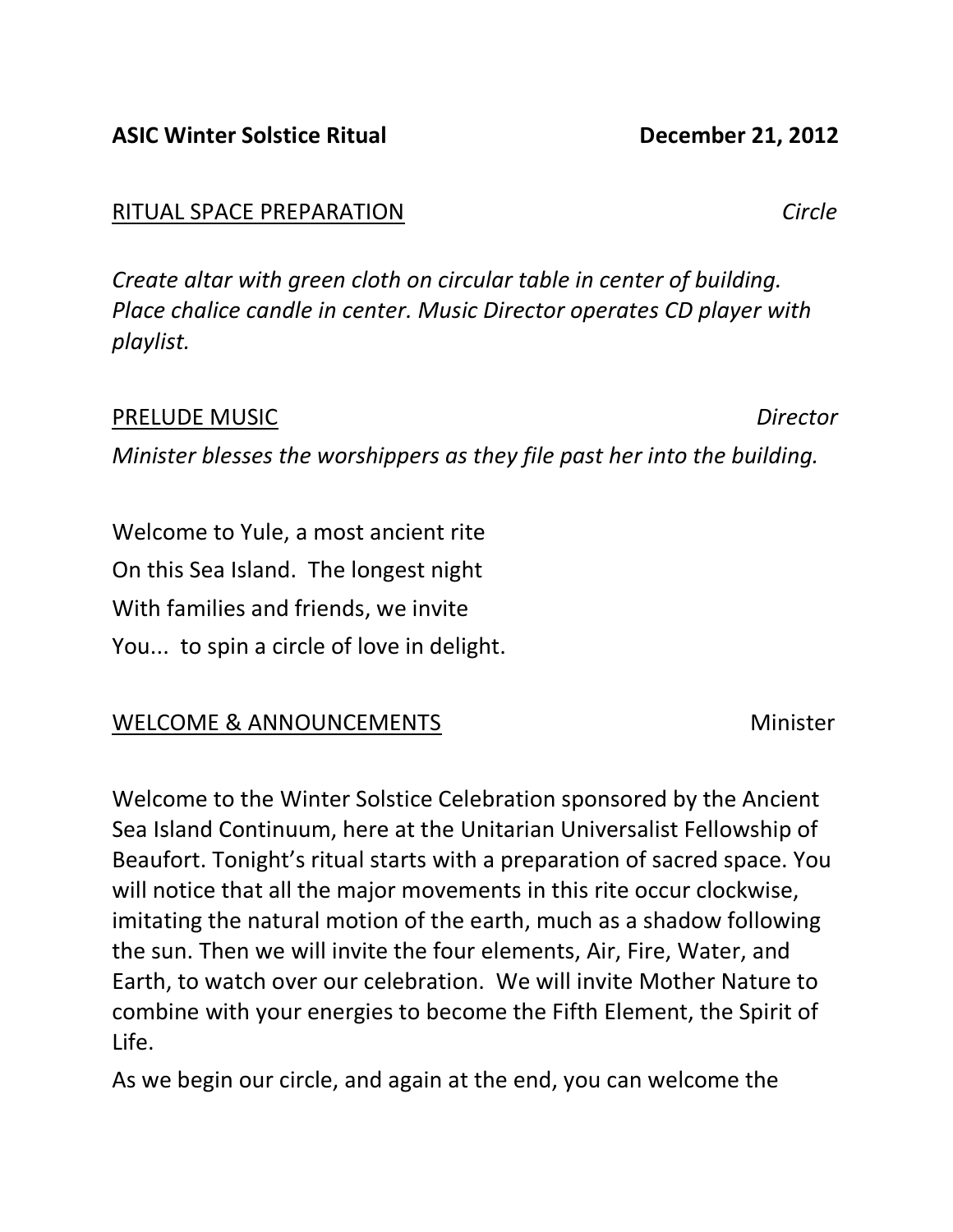feeling, the energies, and yes, the deities we respect. Face the center as we call each of the energies from the four cardinal directions. Listen and you will know what to say. Tonight's ceremony focus on healing the weak and the torn, and the building our families for a stronger worship community.

Now, please rise to open the celebration of the Winter Solstice.

## QUARTER CALLS

We summon the eternal, the gentle, the salty sea breeze, To clear our minds, set us at ease. To keep all in our circle safe from harm We invite your steady grace, your island charm. Hail and welcome.

We summon the spark, the blaze, the roasting fire To inflame our passions, to increase desire. To keep all in our circle loving and warm. We invite your fiery will, your dancing form Hail and welcome

We summon the tides, the currents, the river flowing To wash our souls, to feel time slowing To keep all in our circle, in healing emotion. We invite your gentle waves, the soothing rhythms of the ocean Hail and welcome

We summon the shore, the shells, the sheltering trees To keep us humble and wise, to see what another being sees, To keep all in our circle, sharing ancient tradition We invite your silent gaze, the eerie foundation of your protection. Hail and welcome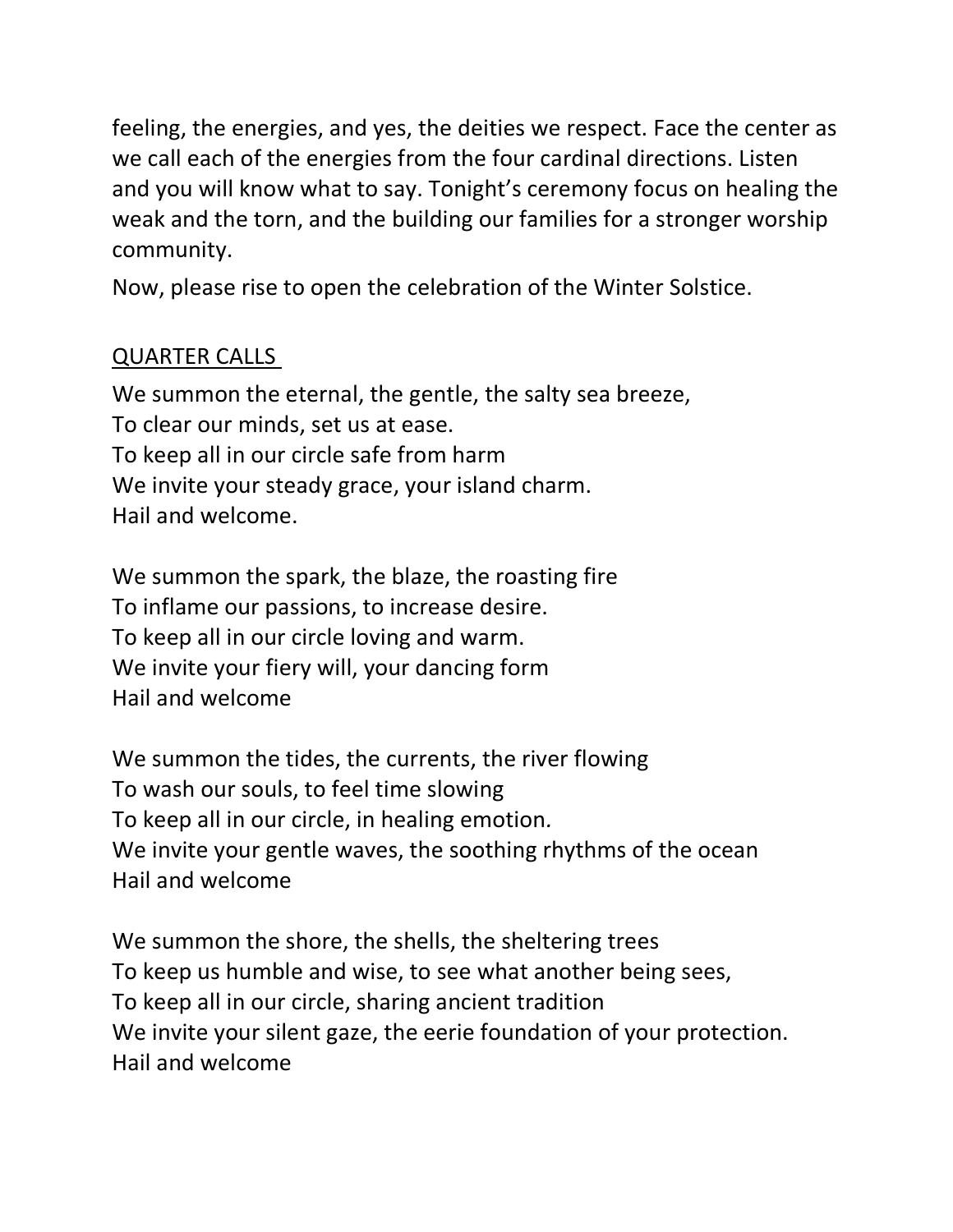Here in the Center Minister In the heart of sacred space, In the timeless moment of transformation, New life grows from old, New life grows within old, New life grows beyond old.

Guide lights center candle

The fire is lit, the circle is cast, our Winter Solstice rite's begun. Blessed be!

Please stand and sing from memory one verse of, 'Deck the Halls.'

### Deck the Halls All

CHARGE OF THE GODDESS

The Charge is the promise of the Goddess (embodied by the High Priestess) to all witches that she will teach and guide them. It has been called "perhaps the most important single theological document in the neo-Pagan movement".

Hear ye the words of the Star Goddess, she in the dust of whose feet are the hosts of heaven; whose body encircles the Universe; I, who am the beauty of the green earth, and the white Moon among the stars, and the mystery of the waters, and the heart's desire, call unto thy soul. Arise and come unto me.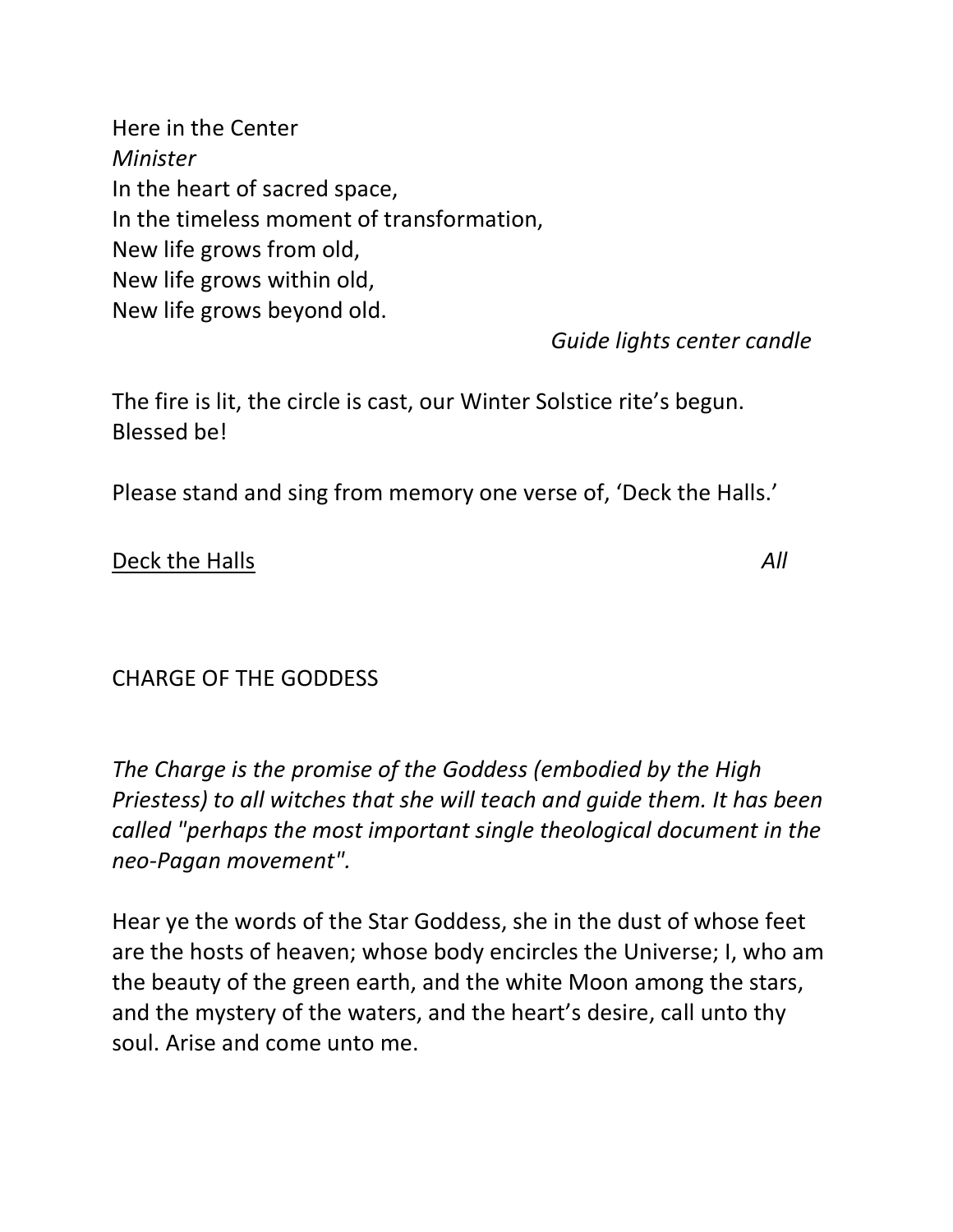For I am the Soul of Nature, who gives life to the universe; from me all things proceed, and unto me must all things return; and before my face, beloved of gods and mortals, thou innermost divine self shall be unfolded in the rapture of infinite joy.

Let my worship be within the heart that rejoices, for behold: all acts of love and pleasure are my rituals. And therefore, let there be beauty and strength, power and compassion, honor and humility, mirth and reverence within you.

And you who thinks to seek for me, know that you seeking and yearning shall avail you not, unless you know this mystery: that if that which you seek you find not within yourself, you will never find it without

### MAGICKAL TRANSFERENCE

The union of opposites The union of love The Holly King and the Goddess have received our offering. We know that they are glad that we celebrate. It is time to celebrate the mysteries and receive their blessings in return.

### THE MEANING OF THE YULE LOG Guide

Each part of the ceremony has an allegorical meaning based on ancient superstitions. The sprig of green, protects the house from 'ghosties and ghasties and things that go bump in the night,' wine is poured into the fire during the traditional blessing of the log. The ashes of the log are used throughout the year to continue to ward off evil."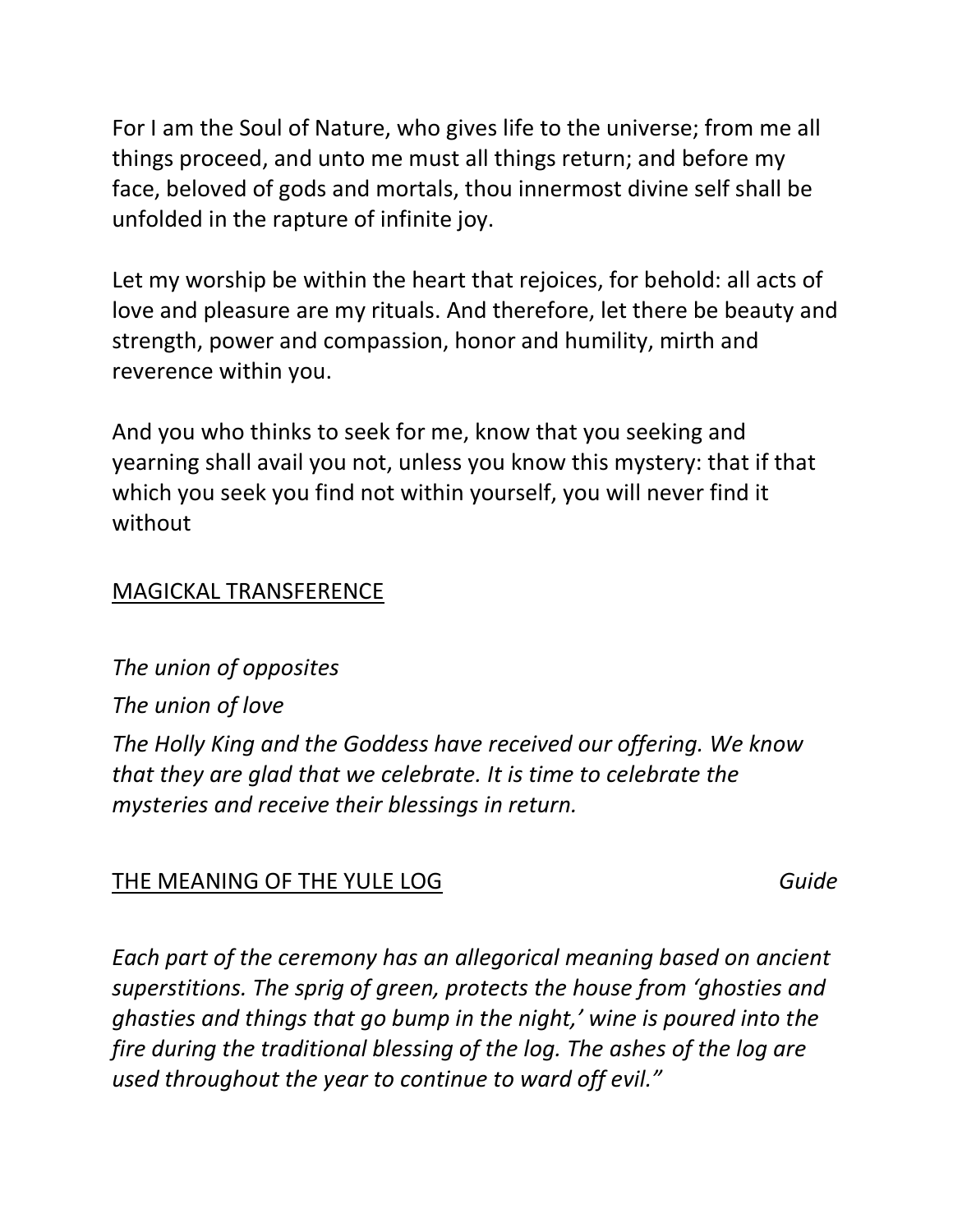It's unlucky to buy a yule log or candle...

There is a custom that in northern lands, an enormous log of freshly cut wood called the Yule log would be fetched and carried to the house with great ceremony. On the Winter Solstice, the family placed the Yule log on the hearth, made libations by sprinkling the trunk with oil, salt and mulled wine and said suitable prayers. In some families, the young girls of the house lit the log with splinters from the preceding year which they had carefully tucked away. In other families, the mother had this privilege. It was said that the cinders of this log could protect the house from lightning and the malevolent powers of the devil. Choices about the variety of wood, the way in which it was lit and the length of time it took to burn constituted a genuine ritual which varied from region to region.

The Story of the Holly King & the Oak King ………………………….. Guide

### SECOND SONG All

### " Lament"

By the tides of the Moon, by the fire of the Sun As I do will, so must it be done. So mote it be

#### THE MEANING OF THE HOLLY AND THE IVY

THIRD SONG THIRD SONG

Holly stands in the hall, fair to behold: Ivy stands without the door, she is full sore a cold. Nay, ivy, nay, it shall not be, I know; Let holly have the mastery, as the manner is so.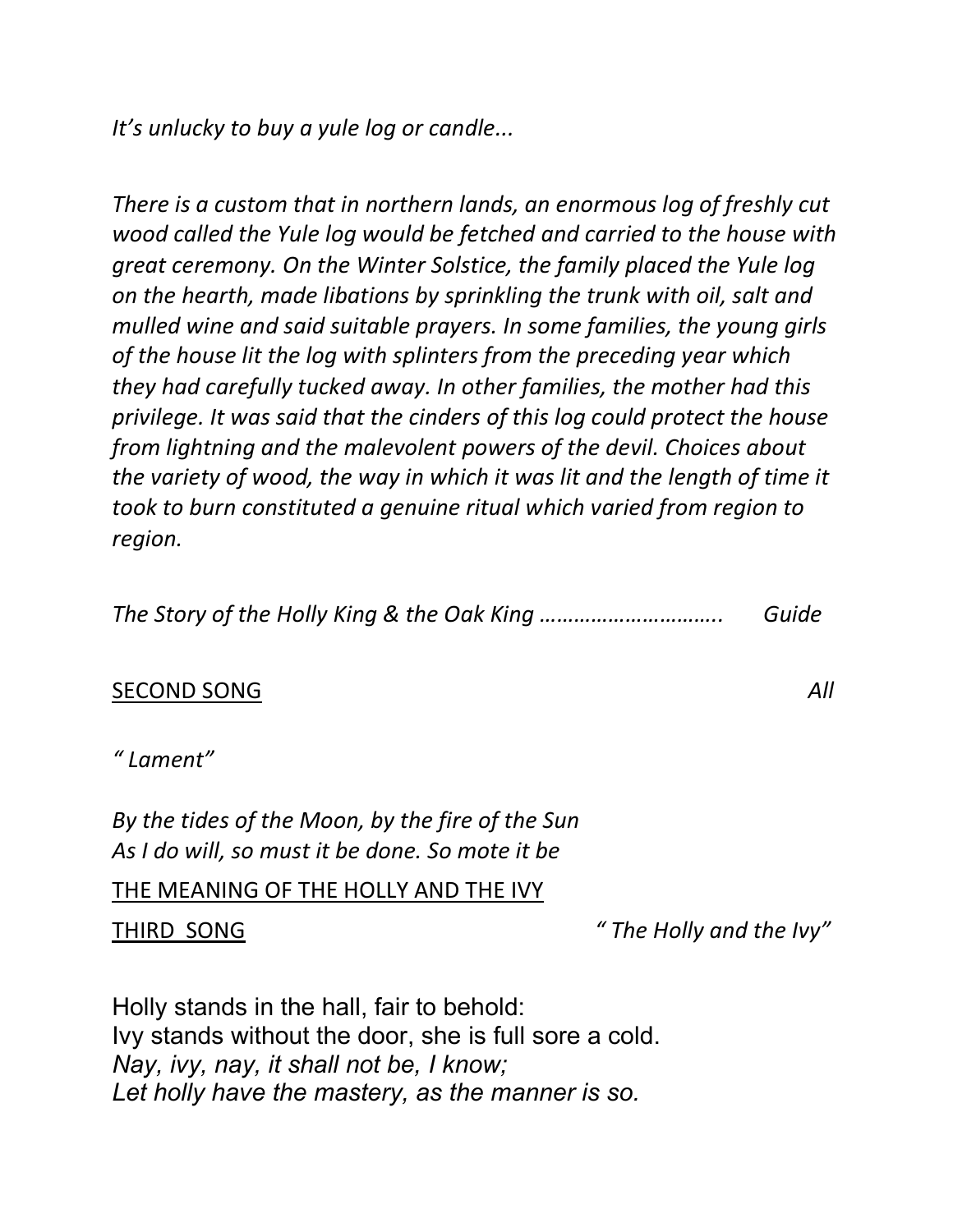Holly and his merry men, they dance and they sing, Ivy and her maidens, they weep and they wring. Nay, ivy, nay, it shall not be, I know; Let holly have the mastery, as the manner is so.

Ivy hath chapped fingers, she caught them from the cold, So might they all have, aye, that with ivy hold. Nay, ivy, nay, it shall not be, I know; Let holly have the mastery, as the manner is so.

Holly hath berries red as any rose, The forester, the hunter, keep them from the does. Nay, ivy, nay, it shall not be, I know; Let holly have the mastery, as the manner is so.

Ivy hath berries black as any sloe; There come the owl and eat him as she go. Nay, ivy, nay, it shall not be, I know; Let holly have the mastery, as the manner is so.

Holly hath birds a fair full flock, The nightingale, the popinjay, the gentle laverock. Nay, ivy, nay, it shall not be, I know; Let holly have the mastery, as the manner is so.

Good ivy, what birds hast thou? None but the owlet that cries how, how. Nay, ivy, nay, it shall not be, I know; Let holly have the mastery, as the manner is so.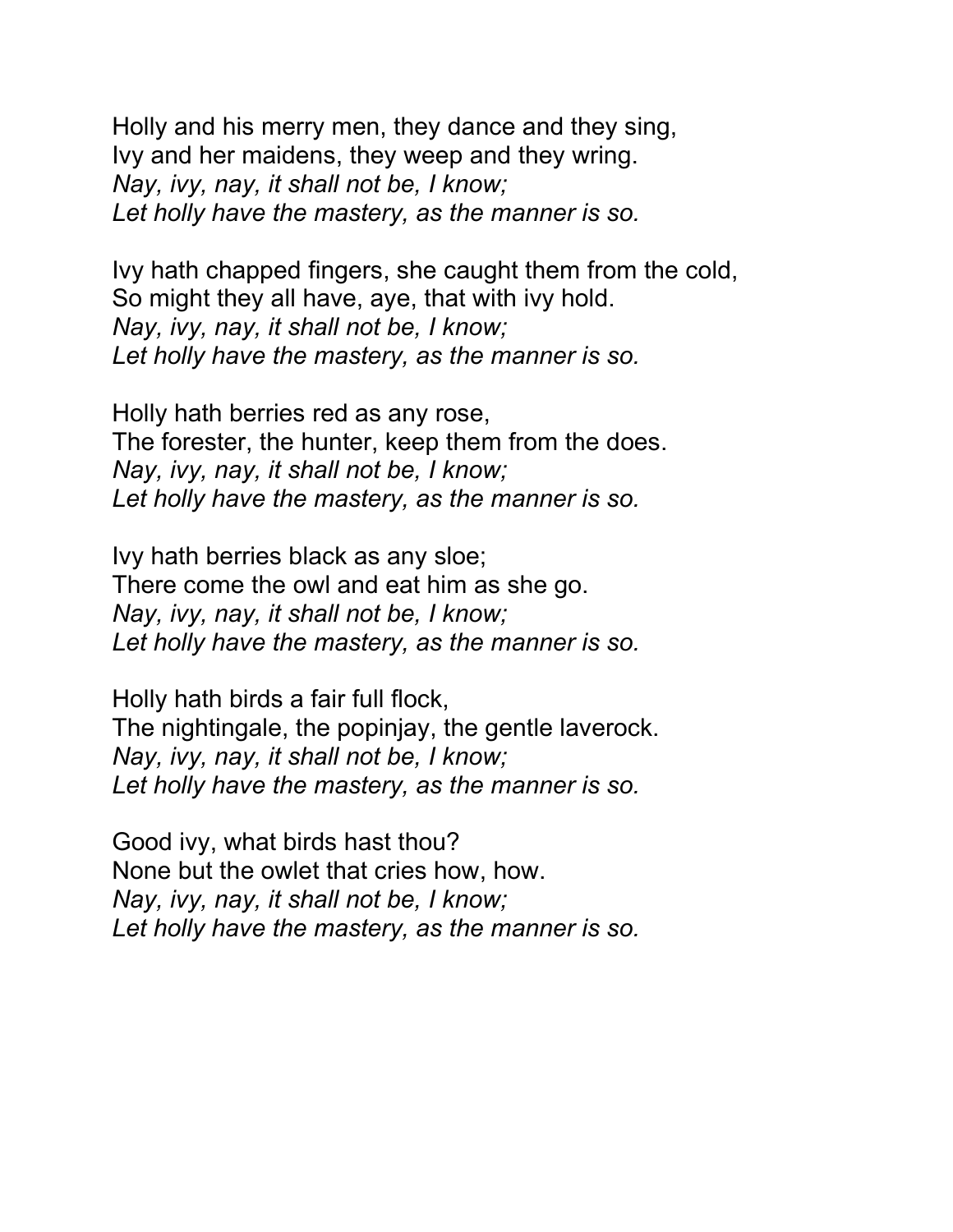## CIRCLE CLOSING

We thank you Great Goddess, the Mother of many aspects. Lady of the Moon, Mother of the Earth, Maiden, Mother and Crone, for attending our rites and blessing us. And we bid you now, Hail and farewell.

We thank you, Holly King, of many aspects. Father of the Hunt, Lord of Death and Rebirth, light and dark, for attending our rites and blessing us. And we bid you now, Hail and farewell.

Silent guardians of the North Enduring foundations of our support You guarded our rite and blessed our spell, We bid you now, Hail and farewell.

Flowing rhythms of the West Tides that pull us to an internal quest You guarded our rite and blessed our spell, We bid you now, Hail and farewell.

Burning embers of the South The fire that warms us all about You guarded our rite and blessed our spell, We bid you now, Hail and farewell.

Blessed sea breeze of the East Gentle air that brought us peace You guarded our rite and blessed our spell, We bid you now, Hail and farewell.